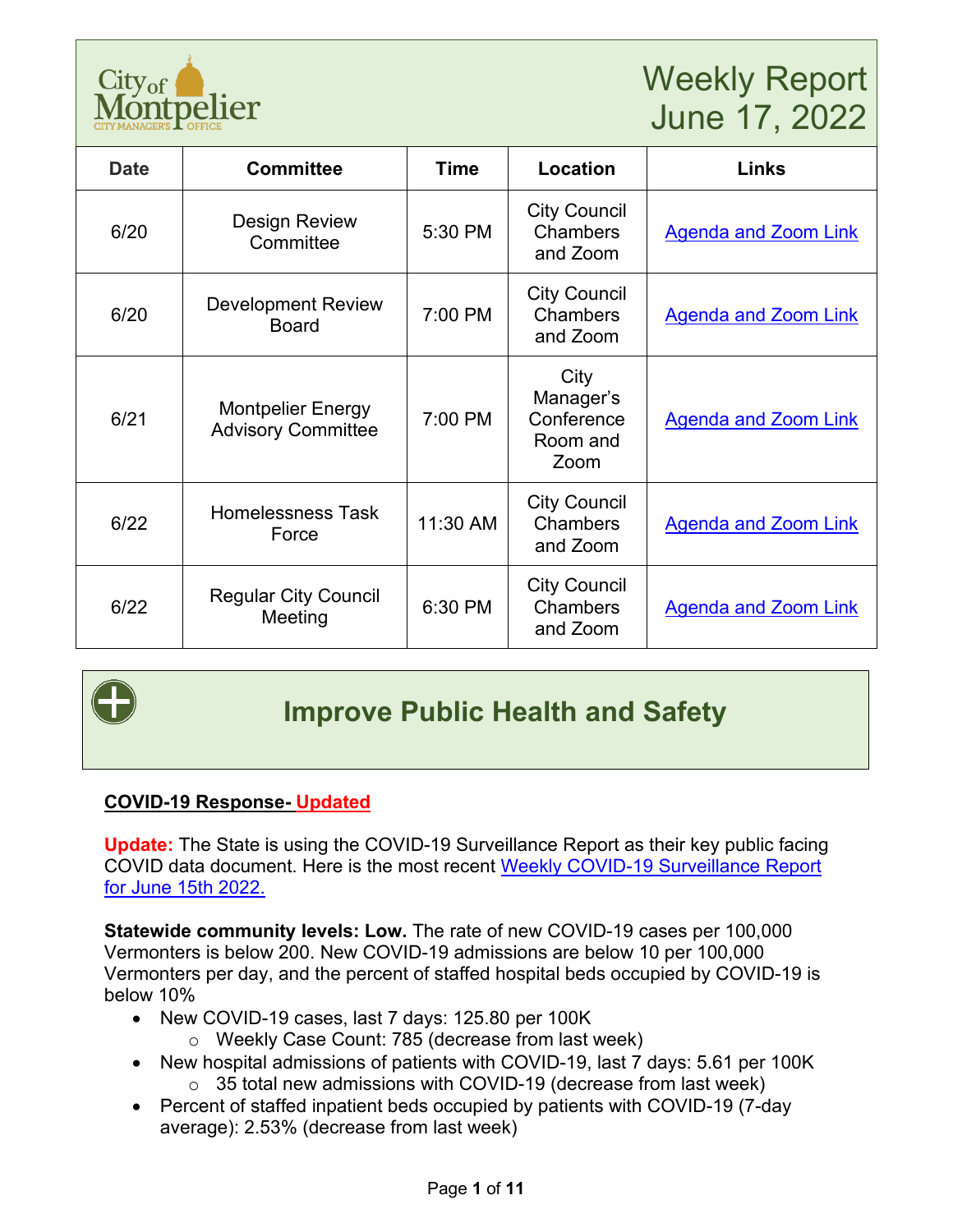During this reporting period under 4% of emergency visits in participating emergency departments have included COVID-like illness. This is the lowest proportion in over two months, though higher than the same calendar dates in the previous two years.

Vermont Department of Health recommendations: [Protect Yourself & Others](https://www.healthvermont.gov/covid-19/protect-yourself-others) 

CDC recommendations: [COVID-19 by County | CDC](https://www.cdc.gov/coronavirus/2019-ncov/your-health/covid-by-county.html)

#### **COVID-19 Reminders:**

- It is now recommended that those age 50+ or those who are immunocompromised age 12+ receive a second booster dose of either the Pfizer or Moderna vaccine. The FDA's guidance can be found [here.](https://www.fda.gov/news-events/press-announcements/coronavirus-covid-19-update-fda-authorizes-second-booster-dose-two-covid-19-vaccines-older-and) Find vaccination clinics [here,](https://www.healthvermont.gov/covid-19/vaccine/getting-covid-19-vaccine) or call your preferred pharmacy.
- The health department now recommends that people who test positive isolate for five days, with the caveat that if you still have symptoms after completing isolation, you might choose to take extra precautions such as wearing a mask, which helps protect you and the people around you from getting or spreading COVID-19. More information can be found here: [https://www.healthvermont.gov/covid-19/symptoms](https://www.healthvermont.gov/covid-19/symptoms-sickness)[sickness](https://www.healthvermont.gov/covid-19/symptoms-sickness)
- **Keep up to date with CDC Recommendations!** You can find the CDC's updates regarding COVID-19 on their website [here.](https://www.cdc.gov/coronavirus/2019-ncov/whats-new-all.html) They have released an updated chart regarding their quarantine and isolation guidelines [here.](https://www.cdc.gov/coronavirus/2019-ncov/your-health/quarantine-isolation.html)



**Practice Good Environmental Stewardship**

#### **Sustainability Coordinator Position Update**

The position was posted last week.



## **Provide Responsible and Engaged Government**

#### **Community Surveys and Outreach**

We have a draft survey nearly ready to go out to the public. We have also got everything set up now to begin using the online polling features. We will be rolling this out soon.

#### **Pending Legal**

- *Appeal of Zoning Permit.* Neighbors have appealed DRB approval of a permit to move a barn structure. City is represented by Attorney David Rugh. We are monitoring the case. Recent filings by appellants have challenged the validity of sections of the city's zoning ordinance.
- *Abdo Banfield v. City of Montpelier.* Appeal of DRB determination upholding decision of the Zoning Administrator. City is represented by Attorney David Rugh.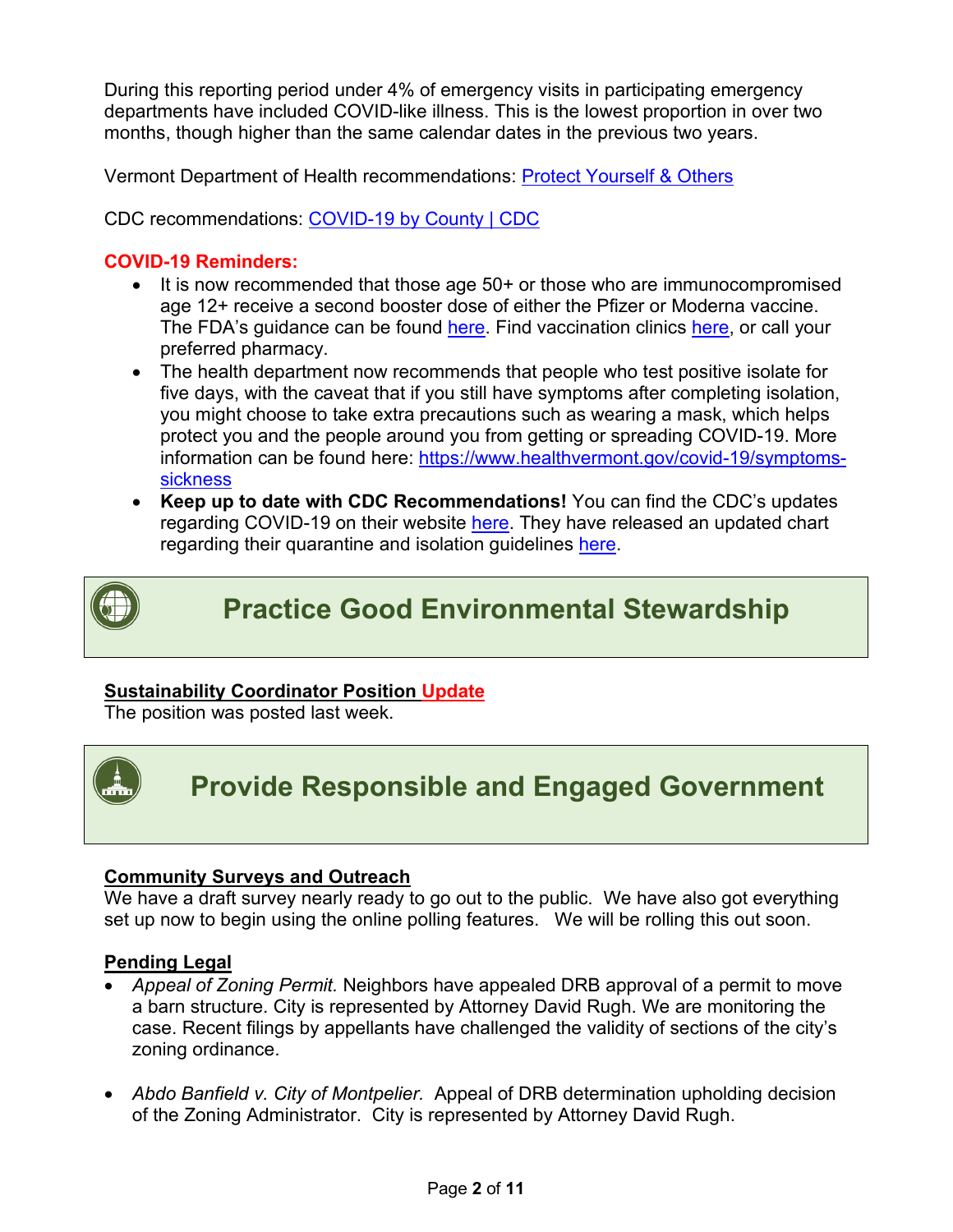• *Ferry et al v. City of Montpelier.* The Superior Court dismissed the suit challenging the legality of the city's non—citizen voting provision but upheld the plaintiff's standing to raise the issue/. The plaintiffs have now appealed this decision to the Supreme Court. The City is likely to file a cross appeal challenging the standing decision.



### **Create More Housing**

#### **Elks Club Project**

With the approval of the RFP and funding plan, we'll be moving forward seeking a project manager. Note that City staff will be regularly adding project updates to the second Council meeting of each month.



## **Improve Community Prosperity**

#### **Pool Opening Updates:**

We anticipate having the Tower installed the second operating week of the pool- June 20<sup>th</sup> through 25<sup>th</sup>.

**PLEASE NOTE**: We are still low on lifeguards, and so some operating hours may be different. Please check the Rec website and Facebook for up-to-date information here: <https://www.facebook.com/MontpelierRec> and [https://www.montpelier](https://www.montpelier-vt.org/844/Montpelier-Pool)[vt.org/844/Montpelier-Pool](https://www.montpelier-vt.org/844/Montpelier-Pool)

#### **Community Services Department Shared Info Updates/Events/Collaborations**

#### • **FEAST Farm Stand**

- o MSAC held its FEAST Farm Stand grand opening this past Wednesday. We had a great turnout for our first week. We sold out of our strawberries only ten minutes after opening! Among our produce for sale this week, we had mint, oregano, kale, garlic scapes, lettuce, spinach, rhubarb, and strawberries.
- o We plan to add more to our farm stand as it comes into season, and we hope to see more of our members as well as members of the community join us for next farm stand afternoon next Wednesday from 1-3pm. We will have two live events: tai chi from 1-2pm and a live cooking demo from 2-3pm, so do not miss out!
- $\circ$  Also, we are still looking for volunteers to help us run the farm stand. We are seeking individuals who would be available from 1-3pm every Wednesday. We prefer volunteers who can commit to doing it every week on a regular basis, but we welcome all the help we can gather.
- o Check out some of the highlights: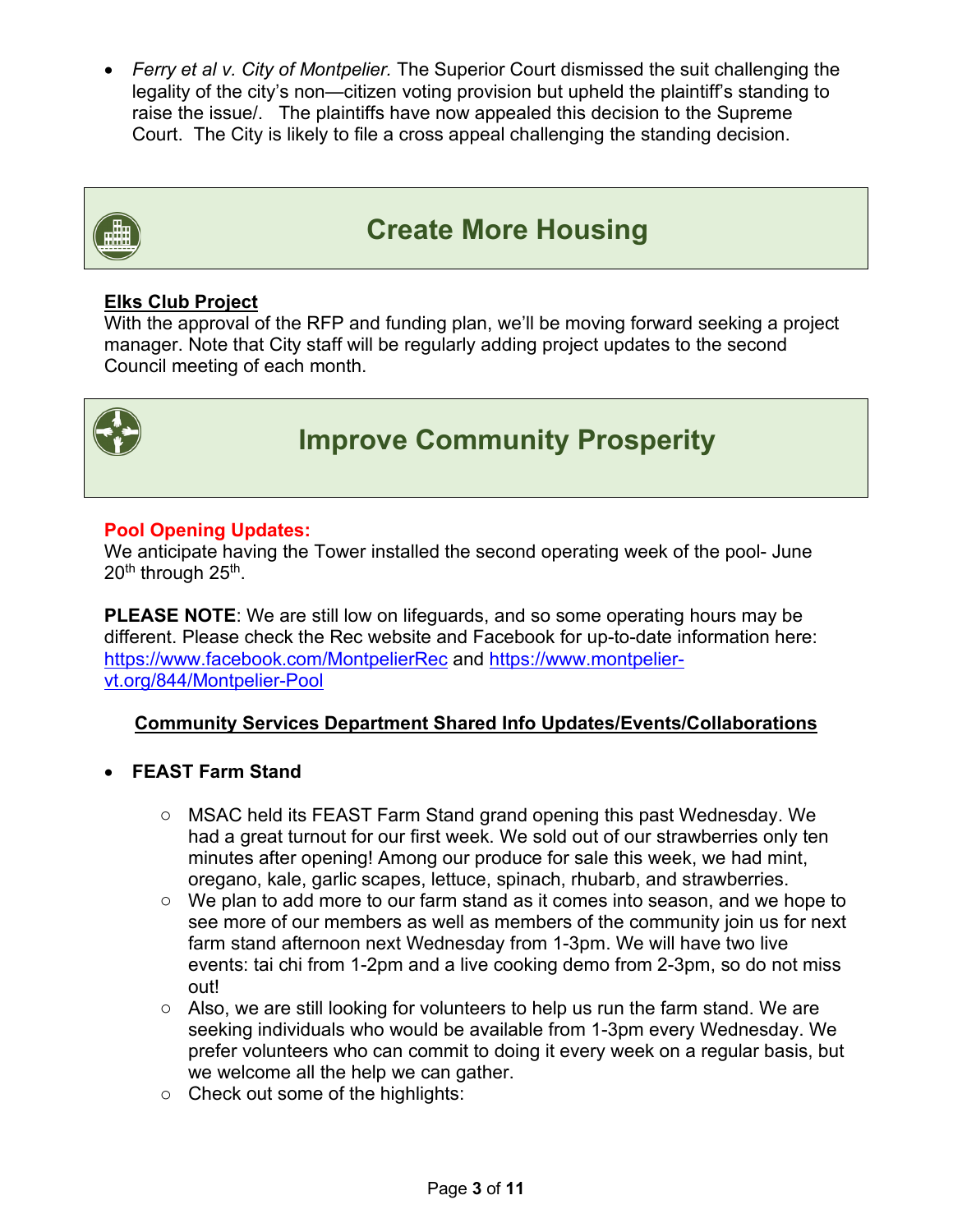

**FEAST Farm Stand (L-R): Sarah Lipton, Kim Myers, Linda Bowden, Alec Ellsworth.**



#### • **A Call to Service: MSAC is looking a new AmeriCorps Member this September**

o Calling all gap year students, recent college grads, and young professionals! MSAC is looking for a new Aging in Place Coordinator to serve MSAC's mission of being a gathering place of healthy aging, lifelong learning and delicious meals for older adults.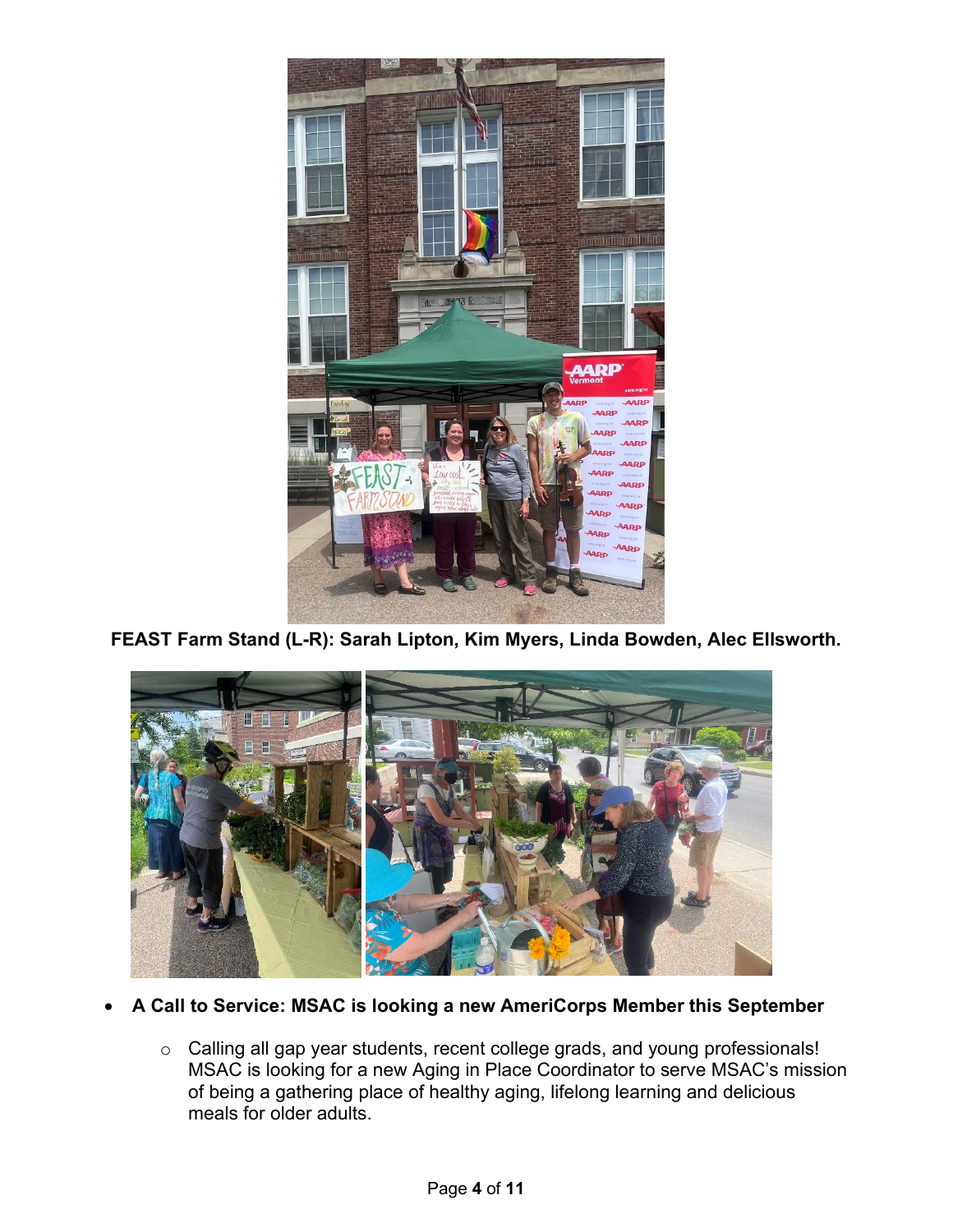- $\circ$  This is a dynamic role where the member will be working to create a vibrant intergenerational community that offers a little help to the older adults who need and deserve it.
- $\circ$  The position is full-time (40 hrs/wk for 48 wks), and members will receive a living allowance of \$12,150 (pre-tax) plus an education award of \$3,247.50 (also pre-tax) upon successful completion of service. MSAC will offer the member with a \$250/mth rental subsidy and a ServSafe food handling certification as part of their service.
- o **Our VHCB AmeriCorps position begins September 12th, 2022 and ends August 11th, 2023. The deadline to apply is August 24th 2022**, and prospective candidates can apply through the AmeriCorps portal: <https://vhcb.org/our-programs/vhcb-americorps/positions>

#### • **Summer Class Registration is Now Open**

- o Summer classes are open for members and the public!
- o Registration Forms & Instructor Bios can be found on our Classes webpage: [https://www.montpelier-vt.org/751/Classes.](https://www.montpelier-vt.org/751/Classes) The Registration Form has full instructions for registration as well as Zoom training info. The order of classes below is the same as on the Registration Form. Membership information can be found at [https://www.montpelier-vt.org/364/Become-a-Member.](https://www.montpelier-vt.org/364/Become-a-Member) Call our office at [223-2518](tel:802-223-2518) or email [msac@montpelier-vt.org](mailto:msac@montpelier-vt.org) if you have questions.

#### • **Clark Museum**

- $\circ$  If you haven't signed up for the trip to the Clark Museum in Williamstown, Mass., we need more trip participants! We will not be able to conduct the trip without enough folks on board, so please ask a friend to join you and sign up now. The trip will be on July 11<sup>th</sup>, and registration is now open.
- o **All must register before June 24th** by calling 802-223-2518. The trip costs \$73, and trip participants may bring their own lunch or enjoy lunch in the café there. We will be traveling to the museum in a large air conditioned bus with bathroom facilities in the back.
- o *About the Clark Museum*: The major exhibit there is Rodin in the United States: Confronting the Modern. It considers the artist's legacy in America from 1893 to the present. While there has been much consideration of Auguste Rodin's (1840–1917) reputation in France and throughout Europe, less attention has been paid to his reception in America. This exhibition tells the story of the collectors, art historians, critics, gallerists, and philanthropists—notably, many of whom were women—who endeavored to make Rodin known in the United States. Included are approximately fifty sculptures and twenty-five drawings. Check https://www.clarkart.edu for more information.
- o Finally, we want to send a big thank you to Tina Muncy for helping us get trips back up and running at MSAC.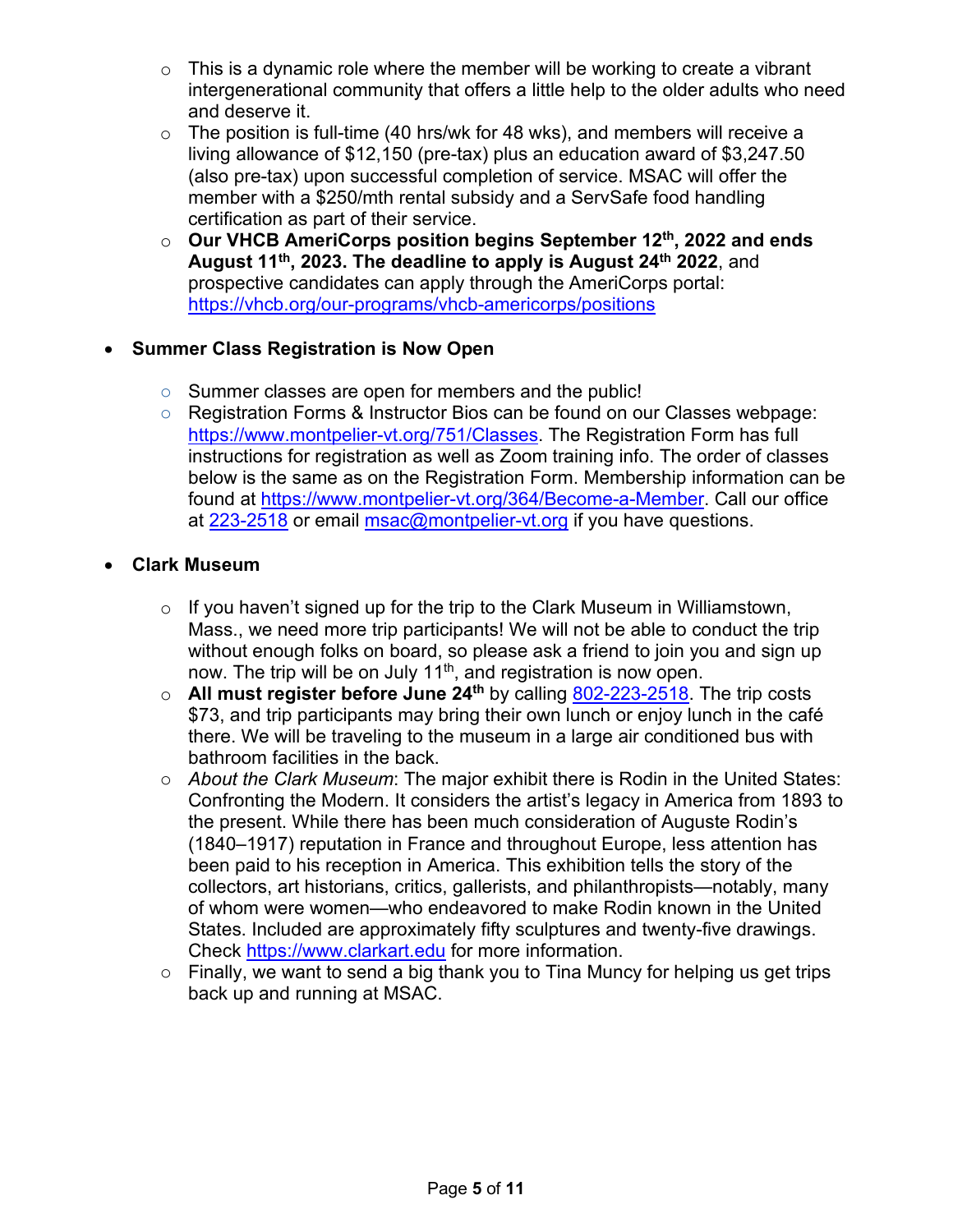

#### **DPW PROJECTS Date of List: June 16, 2022**

Many people have inquired about road work in the City, here's what's planned:

- Westwood base pavement is scheduled for June  $20<sup>th</sup>$ . Curbing to follow on June  $22<sup>nd</sup>$ (tentatively). Topcoat tentatively scheduled for June  $27<sup>th</sup>$ . Rain garden and street restoration to follow.
- Starting installation of storm pipe and catch basins along Phelps Street. Storm work is scheduled to be completed within 2-3 weeks. Following storm work the sidewalk will be removed and prepped for base paving. Dates for paving are unknown at this time.
- Roberts Street, Pleasantview, Boldgett, Valerie, and Wheelock are on list to be repaved this summer. Dates are currently unknown at this time. All work is anticipated to be completed by October 15<sup>th</sup>.
- All the following streets are scheduled to be fogged sealed: Barre Street from Sibley Avenue to Pioneer Bridge, College Street from Woodrow to Sibley, Liberty from Heaton to Main Street, and National Life Drive. Timeframe is presently unknown.

#### Weekly Garage Staff projects undertaken:

- Swept streets
- Prepping in front of contractor on Westwood
- Receiver repairs in Meadow and along parade route (get rid of trip hazards before July 3rd)
- Assisted Water Dept. with daily maintenance and water leaks on Quesnell, North Franklin, Bingham, Liberty
- Street painting crosswalks stopbars on State, Taylor, Court and Bailey
- Hotmix applied to potholes around town
- Hauled in material to finish Hubbard Park road project
- Repair and new signage on St. Paul Street
- Weed-wacking hard to see areas around town and along new bike bathe green area between granite and gin lane
- Next week's list of work (as of today:
- Street sweeping
- Street painting
- Receiver work on Westwood
- Hotmix areas in need of small repairs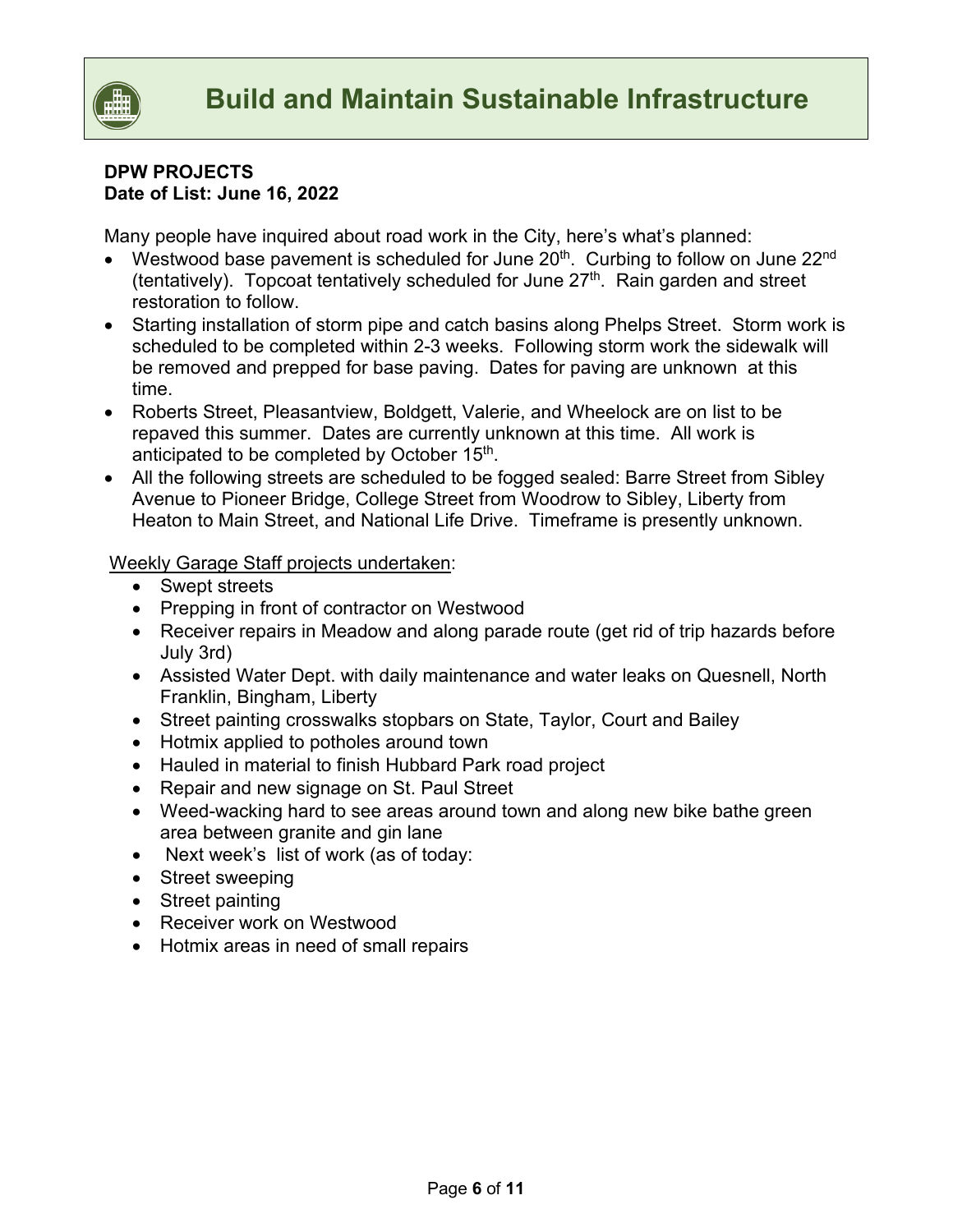

#### **June Work Anniversaries**!

Here is everyone hired in a past June, and their tenure with the City. Thank you everyone for your hard work and dedication! We appreciate you very much!

| <b>JUNE 2022</b>    |                  |                                 |  |  |  |
|---------------------|------------------|---------------------------------|--|--|--|
| <b>Name</b>         | <b>Hire Date</b> | <b>2022 Service Anniversary</b> |  |  |  |
| Leon Eggleston      | 6/15/2004        | 18                              |  |  |  |
| <b>Brian Peete</b>  | 6/15/2020        |                                 |  |  |  |
| Corey Line          | 6/16/2015        |                                 |  |  |  |
| Serena Baker        | 6/25/2018        |                                 |  |  |  |
| <b>Wade Cochran</b> | 6/26/2006        | 16                              |  |  |  |
| Daniel Ruggles      | 6/27/2006        | 16                              |  |  |  |
| Carrie McCool       | 6/27/2013        | 9                               |  |  |  |

### **Municipal Job Openings**

Visit the City website for more information:<https://www.montpelier-vt.org/Jobs.aspx>

**Sustainability Coordinator:** The City of Montpelier is seeking a Facilities and Sustainability Coordinator. This is a key staff position for facility management, implementing the City's Net Zero plan, and recommending energy policy. Develops and manages practices and programs within the municipality's government and in concert with City residents and businesses. This position will focus on the City's commitment to reducing energy consumption, greenhouse gas emissions, ecological impact, and overall costs; strengthening reliability, resiliency, and sustainability; sustaining investments in facilities, and employing new technologies and energy infrastructure. To view the complete job description, go to [here.](https://www.montpelier-vt.org/Jobs.aspx)

**Recreation Administrative Assistant:** Position performs skilled work in office administration and management. Position is lead on creating documentation and infrastructure support for Community Services and Recreation Programming. Position has frequent and direct interaction with the general public in person or via the phone and email concerning service requests, program registrations, and complaints, etc. Email cover letter and resume to [amcmullen2@montpelier-vt.org.](mailto:amcmullen2@montpelier-vt.org)

**FT Police Department- Patrol Officers** For applications and more information, click [here](https://www.policeapp.com/Entry-Level-City-of-Montpelier-VT-Police-Officer-Jobs/2921/) or email [recruiting@montpelier-vt.org.](mailto:recruiting@montpelier-vt.org) We have one more open officer position.

#### **Seasonal Recreation Positions: Day Camp, Pool Clerk, Lifeguards, and Pool Director** for Spring-Summer 2022

**Seasonal Park/Recreation Maintenance Staff:** Spring-Summer-Fall Mowing, driving tractors, maintaining sports fields, keeping parks and facilities clean. Call 225-8699, 9am-4pm to inquire.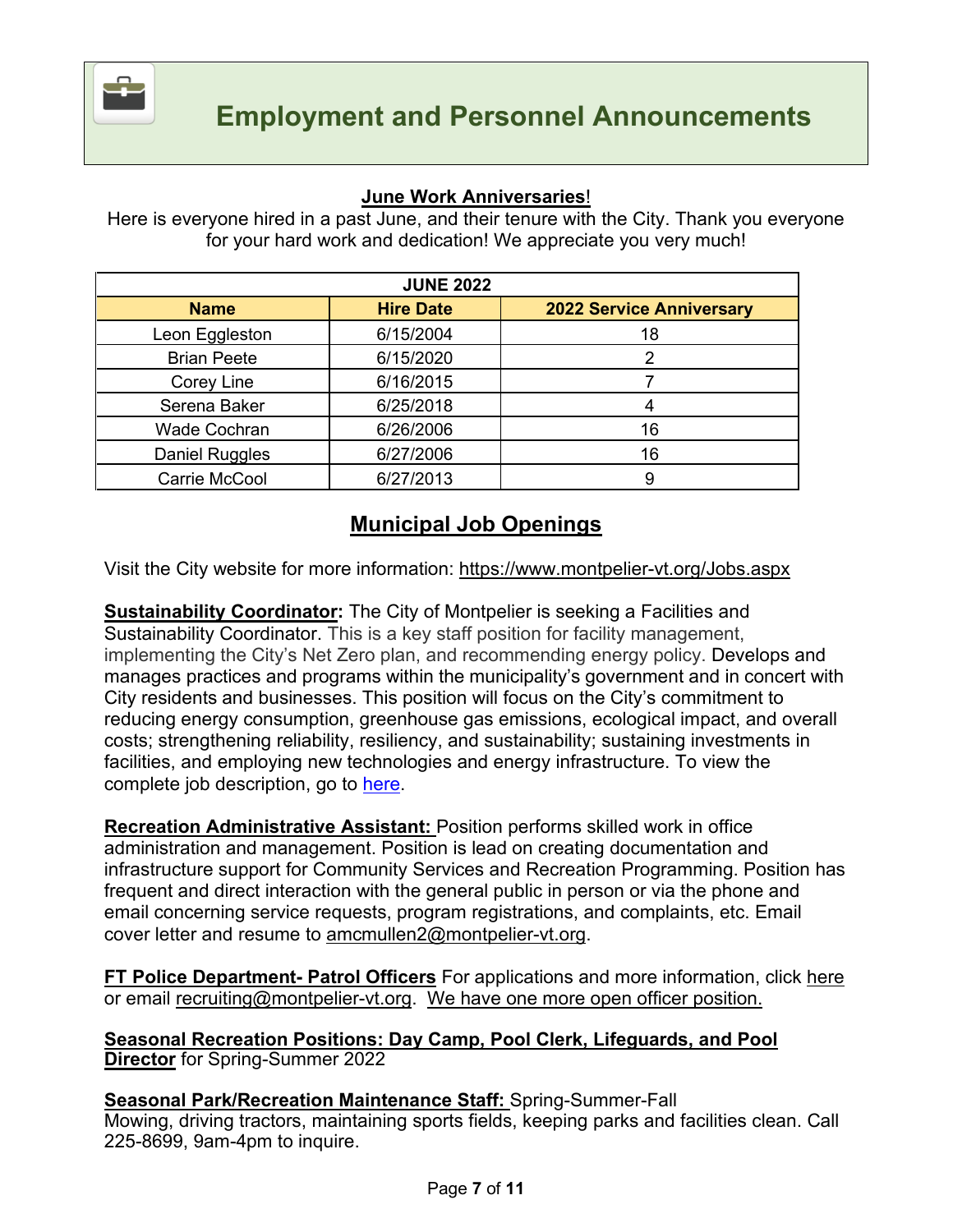**Summer Pool Lifeguards and Pool Clerks:** Staff will start work June 11 - August 21. There will be pre-season training prior to the start of the pool season. Training dates to be announced. Applicants who do not hold a current Lifeguard certification could be accepted contingent on successful completion of a lifeguard course prior to the pool opening date, and reimbursement would be paid at end of season. Email [amcmullen2@montpelier-vt.org](mailto:amcmullen2@montpelier-vt.org) for more information.

**FT Emergency Services Dispatcher/Clerk:** The Montpelier Police Department is seeking applications for the position of Emergency Dispatcher/Clerk. This part-time career position involves the appropriate call handling of both emergency and nonemergency requests for police, fire, and emergency medical services, and determining the nature and urgency of those calls.

**FT Streets Maintenance Worker Truck Driver, Level 1:** The person filling this position will work with a streets crew performing skilled work in winter operations, construction, maintenance and repair of streets, drainage culverts, sidewalks, signage, and other appurtenances in the City Right of Way.

**FT Water/Sewer Truck Driver Level 1:** The person filling this position will work with a water and sewer crew performing skilled work in the construction, maintenance and repair of water distribution, raw water distribution, wastewater collection and wastewater transmission systems.



### **Reminders**

#### **Social Worker Available to Residents**

The Montpelier Police Department, the Barre City Police Department and Washington County Mental Health have partnered in providing an onsite social worker to help residents in crisis or needing an extra hand during the pandemic. If you would like to speak to Susan please contact her through email at: [susan.lemere@wcmhs.org](mailto:susan.lemere@wcmhs.org) or contact MPD and we can assist with connecting you to Susan.

#### **ORCA MEDIA**

ORCA Media supports the City of Montpelier by live streaming videos to local TV and on YouTube. Recently, Comcast changed the government channel to 1085.

- Click here to see City Council Meetings: <https://www.orcamedia.net/series/montpelier-city-council>
- Click here for Live Stream:<https://www.orcamedia.net/series/live-stream-events>

#### **City-wide Reappraisal Property Inspections Continue!**

We have begun the process of a city-wide reappraisal of all real property. Representatives from the New England Municipal Consultants will visit each property in the city to gather data. The inspection process will start in late 2021 and continue through the spring of 2023. NEMC will mail notices to property owners in advance of conducting inspections.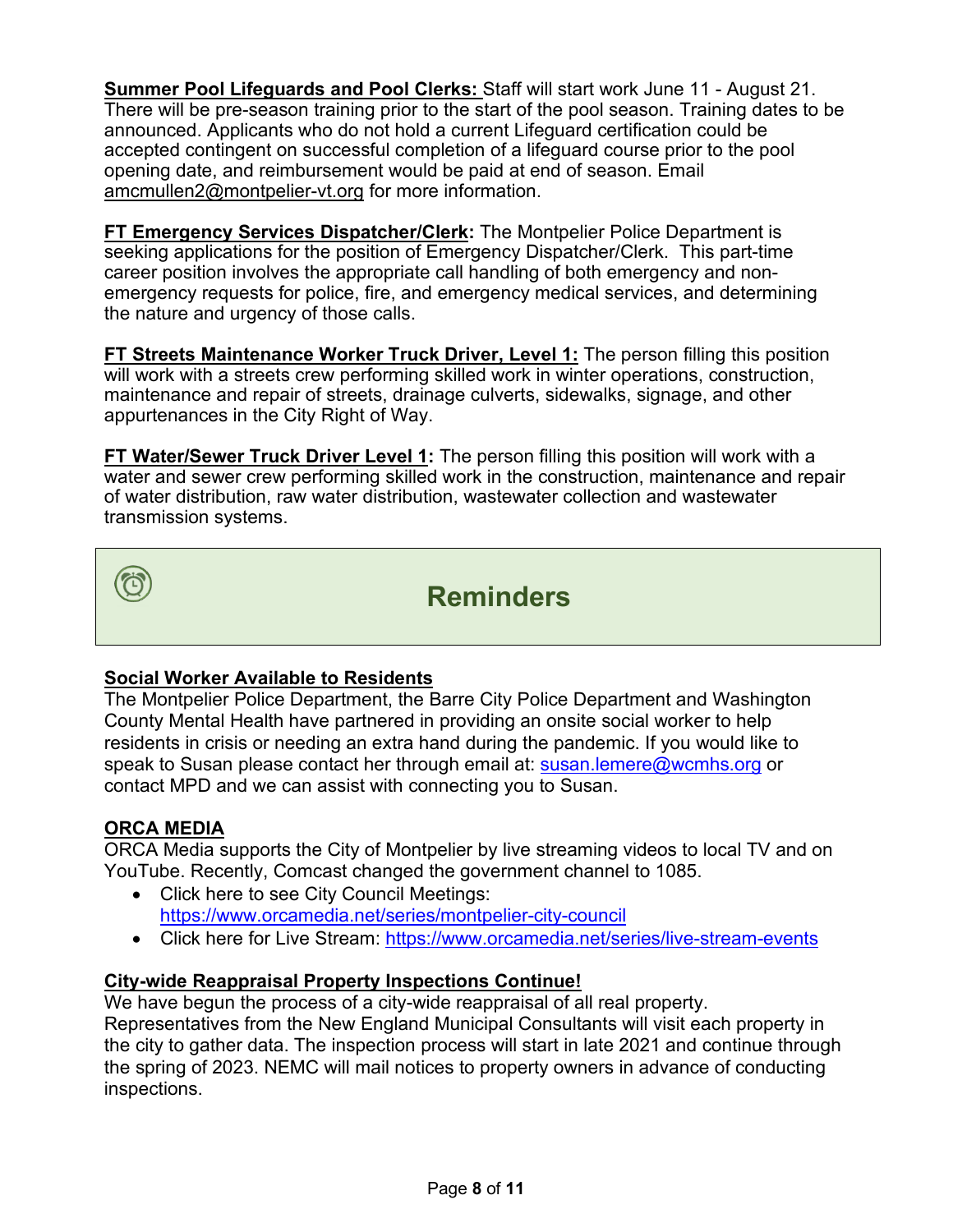#### **Stump Dump:**

Need to get rid of lawn debris, stumps, and branches? The City Stump Dump is open! Monday through Friday, 8:00 AM to 3:00 PM. Please call the City Garage at 802-223- 9510 before going to dump to approve of your items!

#### **Trash Receptacles:**

Please, always, place trash receptacles for pick up at the corner of the driveway, behind the sidewalk. If you do not have a sidewalk on your street, please place receptacles on the corner of the drive, in the street closest to the curb. (Not obstructing traffic). Please do not please receptacles within the sidewalk. Questions? Please contact Jasmine Benson with DPW at 802-223-9508.

Thank you,

if fran

William Fraser, City Manager

*Council Meeting Agenda Schedule and Strategic Planning Items on following pages.*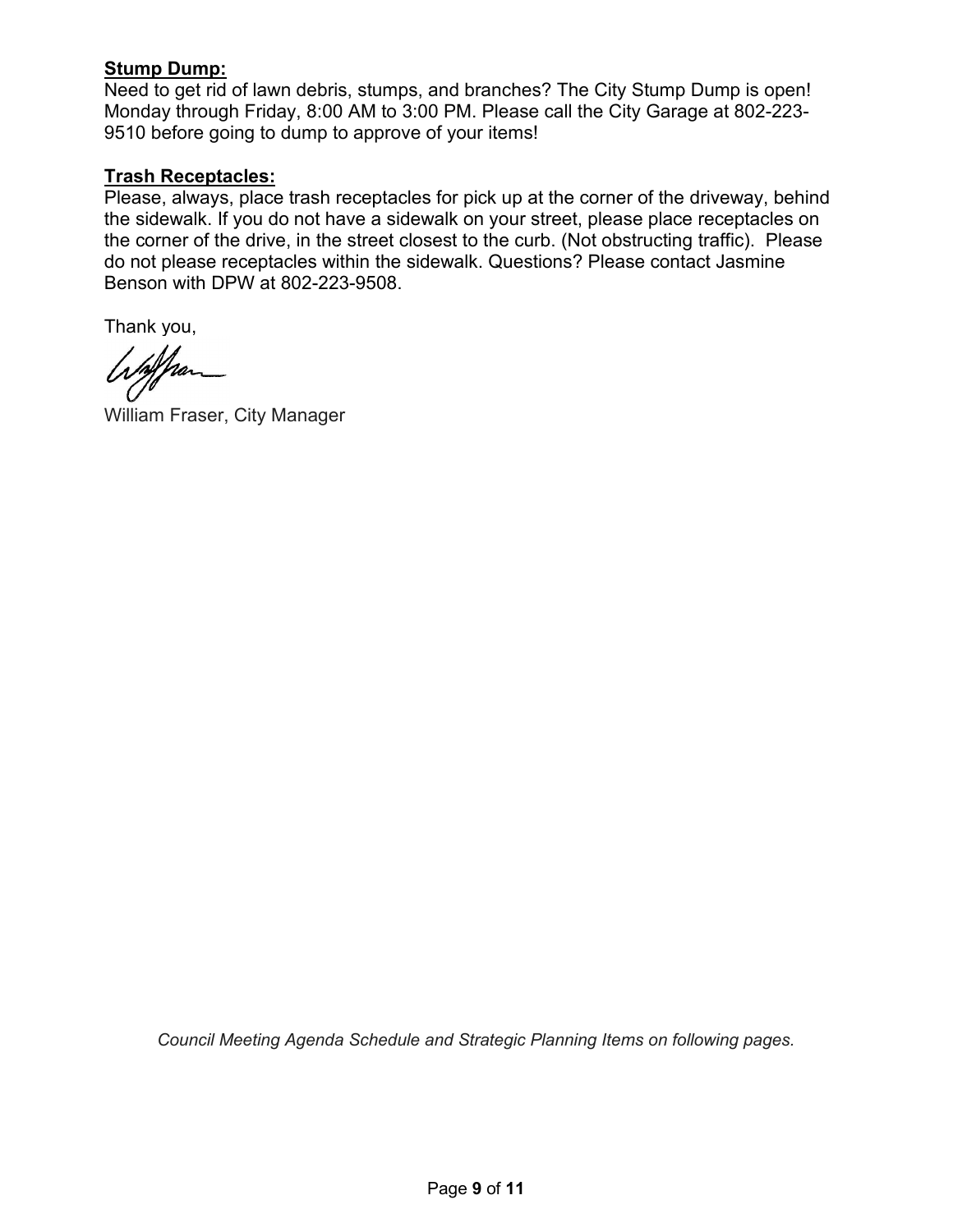| Upcoming Agenda Items (TENTATIVE) (bold for date required) |                                                                                                                                                                                                                                                                                                                                                                            |       |                                                                                                                                                                                                                                                                                                                                                                                                 |  |
|------------------------------------------------------------|----------------------------------------------------------------------------------------------------------------------------------------------------------------------------------------------------------------------------------------------------------------------------------------------------------------------------------------------------------------------------|-------|-------------------------------------------------------------------------------------------------------------------------------------------------------------------------------------------------------------------------------------------------------------------------------------------------------------------------------------------------------------------------------------------------|--|
| 6/22                                                       | <b>PRC</b> - Prostitution Ordinance<br>$\bullet$<br>and Sex Work<br><b>Elks Club Update</b><br>$\bullet$<br>12-16 Main St Future<br>$\bullet$<br><b>Permanent Parklet Ordinance</b><br>$\bullet$<br>review<br><b>District Heat Budget</b><br>$\bullet$<br><b>Housing Committee</b><br>$\bullet$<br>Appointments                                                            | 7/11  | Set Tax Rate - special call-in<br>meeting                                                                                                                                                                                                                                                                                                                                                       |  |
| 7/20                                                       | 1 <sup>st</sup> Reading Parklet<br>$\bullet$<br>Ordinance<br>PRC - Fair and Impartial<br>$\bullet$<br>Policing<br><b>Equity Update report</b><br>$\bullet$<br><b>Strategic Plan Update</b><br>$\bullet$<br>Year End financial report<br>$\bullet$<br><b>GMT My Ride report</b><br>$\bullet$<br><b>Elks Club Update</b><br>$\bullet$                                        | 8/24  | <b>PRC</b> - Internal Affairs<br>$\bullet$<br>PRC - Citizen review<br>$\bullet$<br>Website/Public Outreach<br>$\bullet$<br>Update<br>2 <sup>nd</sup> Reading Parklet Ordinance<br>$\bullet$<br><b>CAN Update</b><br>$\bullet$<br><b>Storm Water Utility Update</b><br>$\bullet$<br><b>Elks Club Update</b><br>$\bullet$<br><b>Public Bathrooms</b><br>$\bullet$<br><b>TIF/Tax Stabilization</b> |  |
| 9/14                                                       | <b>Review Community Survey</b><br>$\bullet$<br>results<br><b>PRC</b> – Public Drinking<br>$\bullet$<br><b>PRC</b> - Progress Update<br>$\bullet$<br>Potential Ordinance re:<br>building violations and zoning<br>permits<br><b>Workforce Development</b><br>$\bullet$<br>Plan? (Possibly removed due<br>to higher priorities)<br><b>Review Survey Results</b><br>$\bullet$ | 9/28  | <b>Outdoor Recreation and</b><br>$\bullet$<br><b>Economic Development</b><br><b>Begin Strategic Planning</b><br>$\bullet$<br><b>Process</b><br><b>Elks Club Update</b>                                                                                                                                                                                                                          |  |
| 10/12                                                      | <b>Strategic Planning</b><br>$\bullet$<br><b>Mutual Aid Update</b><br>$\bullet$<br><b>Barriers to</b><br>$\bullet$                                                                                                                                                                                                                                                         | 10/26 | <b>Winter Schedule</b><br>$\bullet$<br><b>Elks Club Update</b><br>$\bullet$<br><b>Homelessness Plan</b><br>$\bullet$                                                                                                                                                                                                                                                                            |  |

? = Date is tentative, may shift to a different date

Г